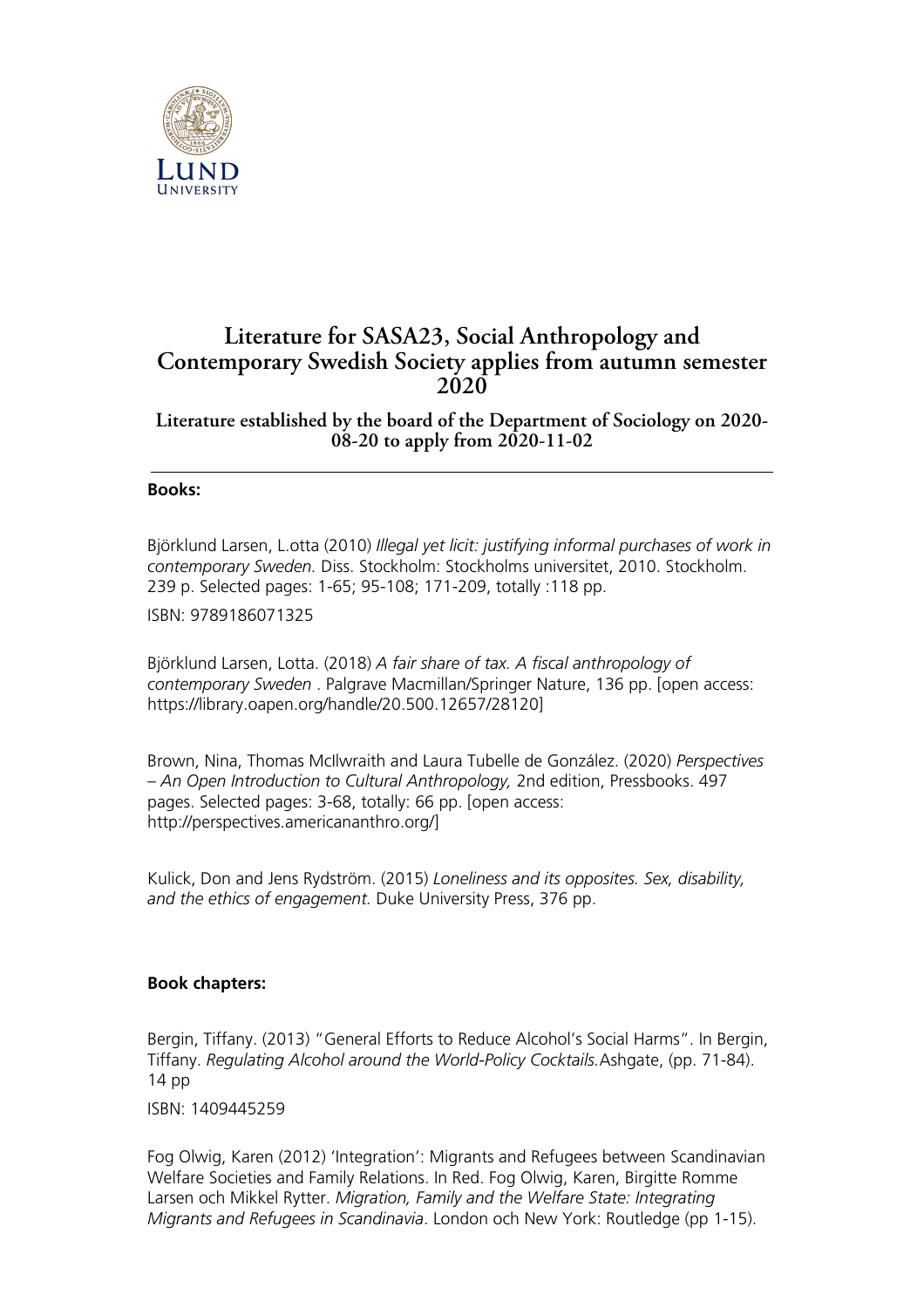15 pp. ISBN: 0415507596

Frykman, J. (2004) Swedish mentality: between modernity and cultural nationalism. In: Red. Almqvist, K och Glans, K. *The Swedish Success Story?* Axel and Margaret Ax:son Johnson Foundation. (pp. 121 - 130). 10 pp

Nielsen, G. (2011) Peopling Policy: on Conflicting Subjectivities of Fee-Paying Students. In: Red. Shore, Wright och Pero. Berghahn. *Policy Worlds: Anthropology and the Analysis of Contemporary Power.* (pp. 68-85) 18 pp.

Rabo, Annika. (2005) "Free to make the right choice". In: (ed) Shore, C. Wright, S., Routledge. *Anthropology of Policy: Perspectives on Governance and Power.* (pp. 83- 103.) 20 pp.

## **Articles:**

Dahlstedt, Magnus and Anders Neergaard. (2019) "Crisis of Solidarity? Changing Welfare and Migration Regimes in Sweden". *Critical Sociology.* Vol 45, Issue 1, 2019, pp. 121-135. 15 pp.

Eastmond, Marita. (2011) "Egalitarian Ambitions, Constructions of Difference: The Paradoxes of Refugee Integration in Sweden". *Journal of Ethnic and Migration Studies.* Vol. 37, No. 2, pp. 277-295. 18 pp.

Elgenius, Gabriella and Jens Rydgren. (2019) "Frames of nostalgia and belonging: the resurgence of ethno-nationalism in Sweden". *European Societies.* Vol 21, Issue 4, pp. 583-602. 20 pp.

Friberg, Torbjörn (2015) "A holistic, self-rective perspective on victimization within higher education in Sweden". *Critical Studies in Education,* Vol. 56, No.3, pp. 384- 394. 11pp.

Hannerz, Ulf. (2018) "Swedish Anthropology: Past and Present". *kritisk etnografi – Swedish Journal of Anthropology,* Vol. 1, No. 1, pp. 55-68. 14 pp.

Johnsdotter, Sara. (2015) European Somali children dumped? : On families, parents, and children in a transnational context. *European Journal of Social Work,* , Vol 18, No 1,1. pp. 81-96. 16 pp.

Lorentzen, Thomas, Olof Bäckman, Ilari Ilmakunnas and Timo Kauppinen. (2019) "Pathways to Adulthood: Sequences in the School-to-Work Transition in Finland, Norway and Sweden". *Social Indicators Research,* 141, pp. 1285–1305. 21 pp.